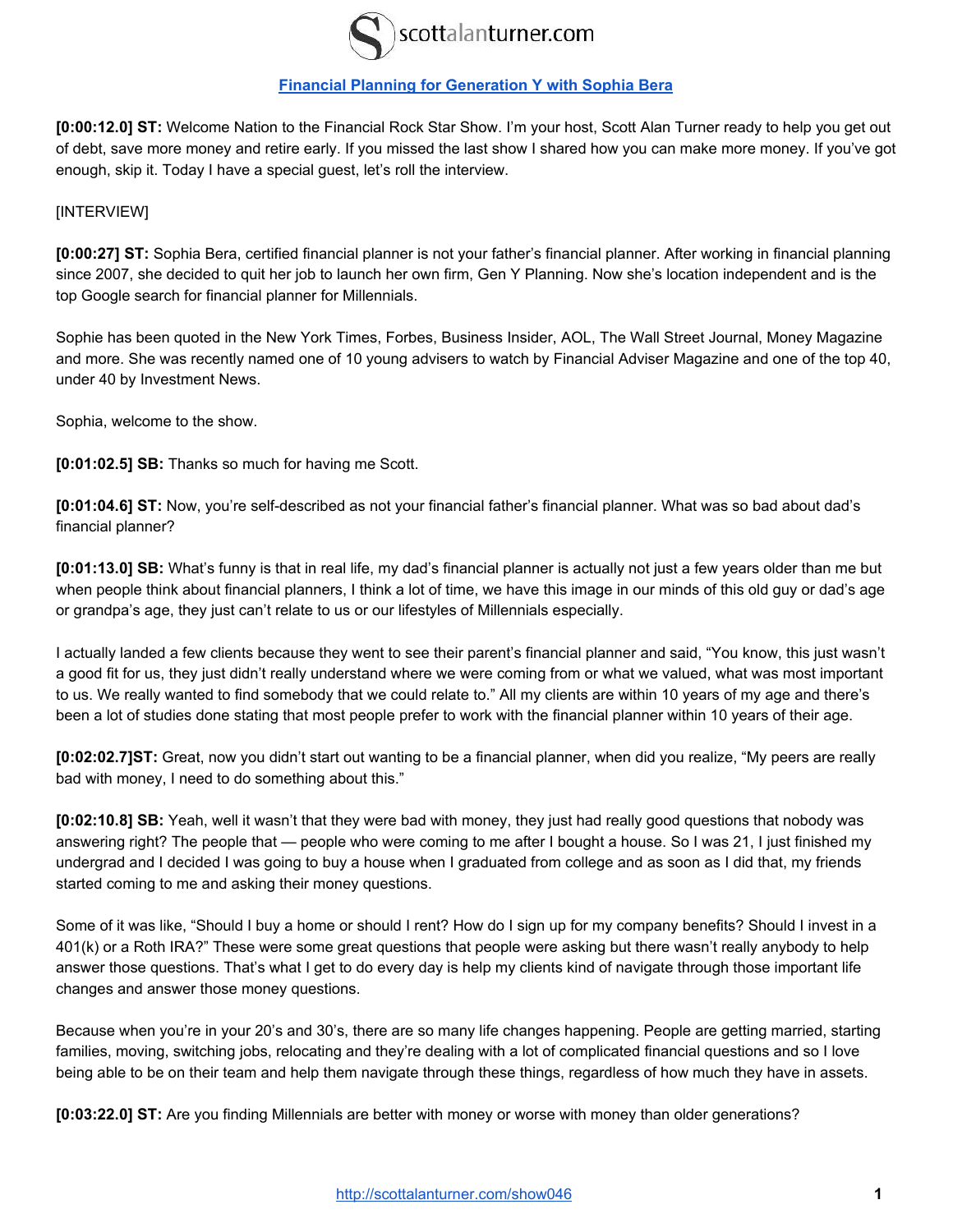

**[0:03:28.1] SB:** I think we're much more aware of money than previous generations because if you're an older millennial like myself, so I'm 31, we saw the stock market crash right before we went to college and then we saw the stock market crash again once we were a few years into our working careers and a lot of people witnessed their families go through financial hardship whether it was having their retirement savings cut significantly due to a stock market crash or the housing bubble that happened and seeing their parents lose a lot of money on a home or not being able to move and take advantage of a new job because they're really stuck where they were.

And so a lot of my clients are coming to me saying one of two things. Either, "My parents made really smart financial decisions with their money and I want to do the same for my family," or, "I saw my parents experienced a lot of financial hardship and I never want to put my family through that, what should I do? What can I do now, now that I'm making some better money? Should I save more, should I pay off my student loans, should I invest?" And so those are the things that I help my clients with.

**[0:04:36.1]ST:** Tell us a story about someone that you've coached or worked with, you sit down with them and you start explaining these things and answering their questions and the light bulb goes off in their head, at what point do they get it?

**[0:04:46.4] SB:** I think that when we go through the financial planning process with my clients that after I deliver a comprehensive financial plan to them, it's about 10 to 15 pages and it includes an action checklist. They a lot of times just say to me, "Wow, this was so great, I'm so glad we had you to help navigate this with us! And I also feel like I have a bunch of actionable steps that I can take to start reaching my goals faster or making sure that I have the right protection planning in place or now I know what I need to do for my retirement accounts."

And so my process is really to meet people where they are, by that I mean I do all virtual meetings, Skype or Google hangouts. Have an hour and a half meeting up front and we really dive deep in goals and values on that call because I don't want to start building your financial plan if I don't know what's most important to you. The next call is where I do the financial planning delivery call. Basically I take all the information that you gave me in advance, the different statements and whatnot that you've uploaded to a shared folder.

We've gone through the first phone calls, spent a lot of time talking about goals and values and then I'll build a 10 to 15 page financial plan, we'll track your net worth and we'll really be able to go through, "Here are the steps that you need to make in order for you to get on track with your money, reach those goals faster and start kind of shifting things between maybe where you're currently spending your money, shifting it more towards those things that you really value."

Once I take people through that process, it's really amazing how many people have such peace of mind after that experience and are also really excited to start putting these action steps into place.

**[0:06:47.1] ST:** Who would make a good client for you, for your services?

**[0:06:50.8] SB:** I work with a lot of young busy professionals and also entrepreneurs. So I have a lot of young couples that are, their careers are kind of growing pretty quickly and suddenly her financial lives have gotten a lot more complicated than they were just a few years ago. They're really looking for somebody to help navigate them, with them, through these changes.

Also, helping those small business owners, those freelancers, bloggers and whatnot, who are entrepreneurs, they have their online business and they're saying, "Okay, I know that I should be setting aside money for the future. Which account do I do that in? Which of these retirement accounts is the best fit for me? How can I save money on taxes now that I have my own business and I'm making better money and what should I do in terms of growing my business and whatnot?"

And so I focus a lot on growing your career and growing your income because if I can do that with my clients, if I can help them increase their income, that's their biggest asset is your income potential when you're young, right? Because we have 30 or 40 years…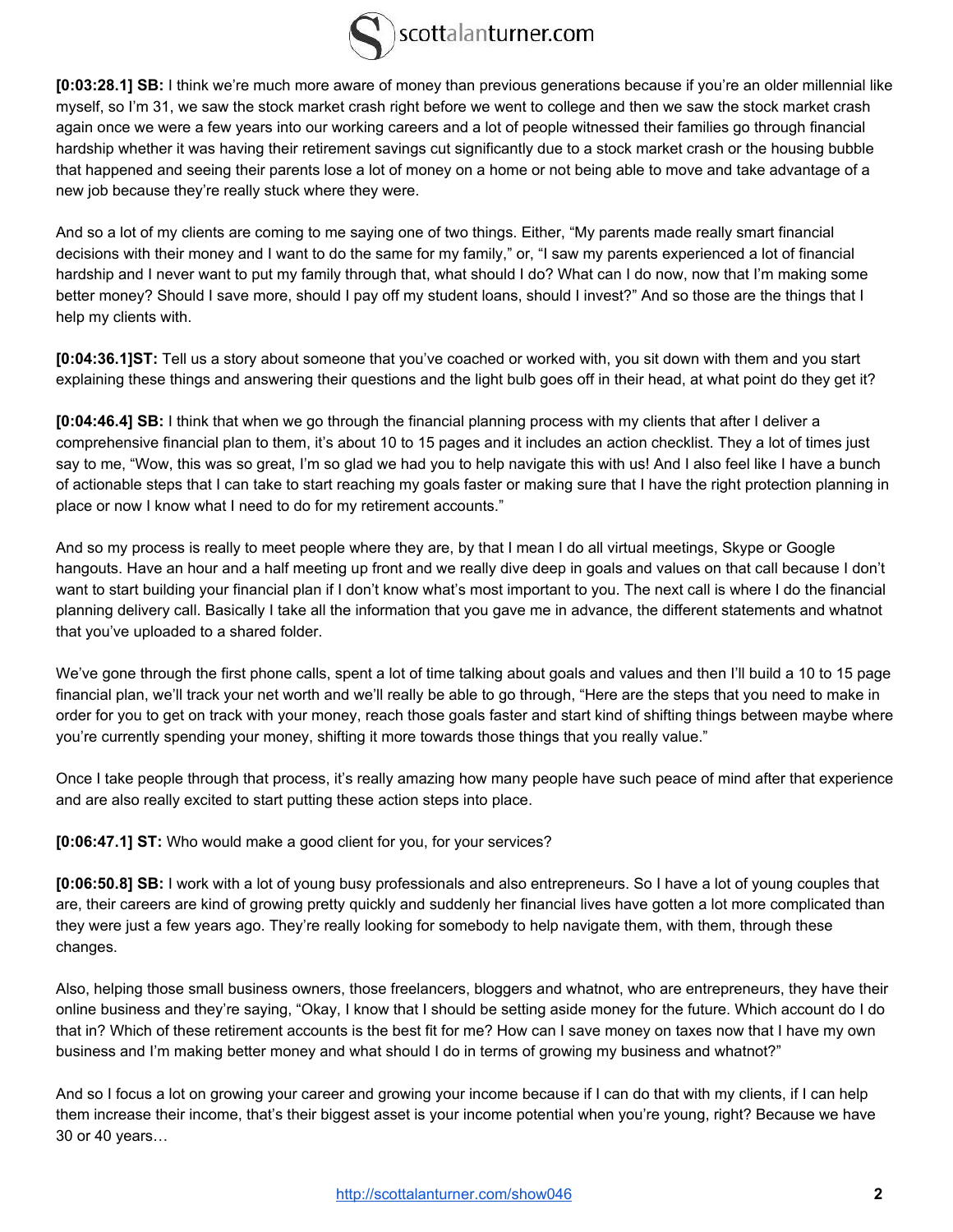

**[0:08:00.1]ST:** Right.

**[0:08:01.2] SB:** …ahead of us. If I can help my clients either negotiate a higher raise, negotiate a new, you know, switch jobs and negotiate a higher salary, help my clients implement a couple of things in their new business in order to get clients faster. Then those are the clients that are so happy with me and are going to be clients for life or for a really long time because I was able to help them increase their income.

And so then it totally makes the fee that they're paying me worth that because they know that not only am I looking for ways to help save them money or make sure they have certain protection planning in place or whatnot. We're also helping them really grow their careers and do what they love.

**[0:08:47.1] ST:** To reaffirm that I've been with a certified financial planner for 10 years now just after getting married and it's the same thing. Each year allocate what we're paying his firm, it's like, "Well that's a lot of money," but then I think about all the money that he's made me and saved me and the mistakes and the great things he's done for my business. Its way more than what you pay for a financial planner.

**[0:09:08.1] SB:** Yeah, and sometimes it's hard to quantify. So there are certain ways that I know, sometimes a client, a perspective client approaches me and I can tell pretty easily that by doing a couple of things, we're going to save them a couple of grand in tax dollars just by making a few small changes. And other times, they just had a baby and they haven't done any estate planning and put wills and trusts in place, they haven't done any — they don't have enough life insurance and getting term life insurance policies in place.

Sometimes that's not a spot right? That stuff cost money. A lot of times we think about growing, basically saving and paying down debt and we don't think about protecting what we have right? You need to protect that income stream, use protection planning to protect your life and setting up a will and naming a guardian for your kiddo. Sometimes it's just offering being able to provide peace of mind one year that it's like, "We need to set these things up so that your family knows your wishes right?"

But then other years, we might be working together and sometimes I save my clients a ton of money just by avoiding a bad financial decision. And so that's the stuff that's harder to quantify where I'll have a client reach out to me about wanting to take money out of their 401(k) to help a family member invest in this business in another country and they thought it was a sure bet and all of this things. To me it sounded like a really risky investment and it was going to be 80% of the money that they had.

And so I basically I said, "You know, I understand that this is really important to you to help your family and whatnot but you and your wife have worked really hard to save this money in your 401(k). If you take this money out, you have to pay a penalty and you have to pay taxes on that money. And this is a really large amount of your net worth and so I really don't think that this is a good idea." And I actually got an email from that client about a month later that said, "Thank you so much for telling me not to move forward with this investment. It's a big mess now, I think that family member's going to lose a lot of money in this and I'm just really happy that I didn't take this money out of my 401(k)."

**[0:11:34.6]ST**: Yeah, that's a good feeling though that you saved somebody for making that awful mistake and they actually listened to you because not all clients will listen to you.

**[0:11:42.4] SB:** I know! Because ultimately it's their money and I tell them, "Nobody cares about your money more than you do but here's what I recommend." I have had clients that have made investment decisions that were against my recommendation and I've said like, "Look, I'm concerned about this and this is why." The majority of my clients are great at falling through my financial advice because that's why they come to me right? They're ready for somebody on their team to help them navigate through these decisions.

**[0:12:13.4] ST:** You have a book out, What You Should Have Learned About Money, But Never Did: A Gen Y guide to empowered personal finance. What's the number one thing we should have learned but didn't?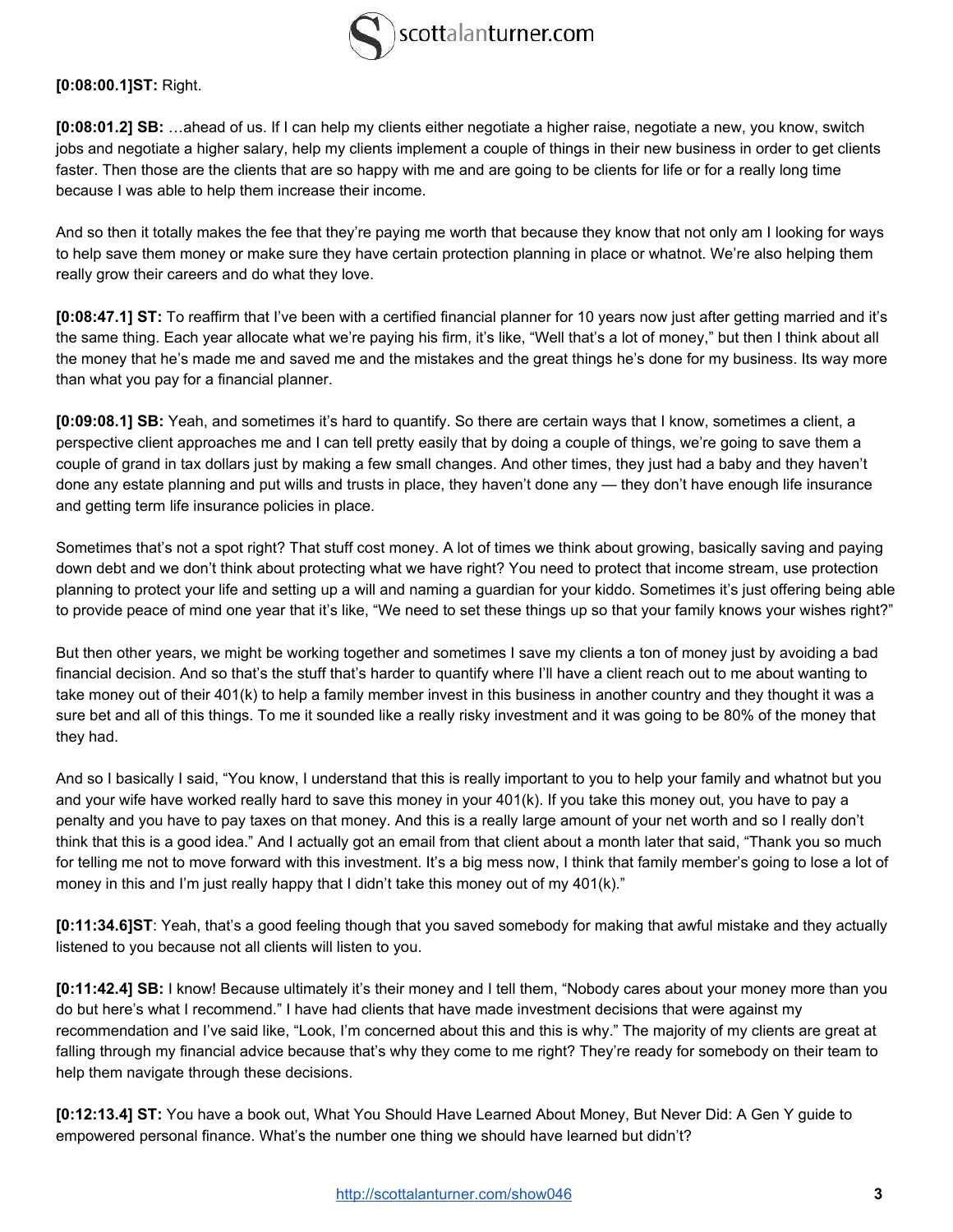

**[0:12:23.4] SB:** I think just that your income potential is your greatest asset as a millennial. And so the more you can do to increase your income, now you have more money to use towards your financial goals. Whether that's getting out of debt, building up savings, starting your own business, saving for retirement, saving for — I like to call it financial independence rather than retirement, it says you know it come at any age, it doesn't mean you have to be 60, right?

**[0:12:51.8]ST:** Right.

**[0:12:52.8] SB:** And so I really think that really taking advantage of knowing your worth and being able to focus on growing your income stream while you're young will pay off for the long term.

**[0:13:06.5] ST:** If we're getting started in the workforce and we have a mountain of student loan debt, what advice do you have for us?

**[0:13:12.0] SB:** I think that there's a lot of programs out there now to help people with — make their student loan payments more manageable. Most of the loans that people are taking out now are federal student loans. And if you have federal student loans, there's income based repayment options available to you and one is called "Pay As You Earn", one is called "Income Based Repayment", there's "Income Contingent Repayment" and there's another one called "Public Service Loan Forgiveness."

You can actually use one of the first three in combination with public service loan forgiveness. If you work for a nonprofit or in the public sector at all, so if you're like a teacher or you're working at a nonprofit, take a look to see if you would qualify for public service loan forgiveness because that's the program where you could tie your student loan payments to your income using one of the other ones. So let's say you're on income based repayment. Then if you qualify for PSLF after 10 years of on time payments, you could actually have the balance of your student loans forgiven at the end of that.

However, there's a lot of caveat so you need 120 on time payments so you never want to pay those student loans late. The other thing is that, the reason why that program is so powerful is because right now that's the only loan forgiveness program under which you would not have to pay taxes on the forgiven balance. So if you're just on income based repayment, after 25 years, the balance of your student loans will be forgiven but if you still owed \$50,000 you would have to pay taxes on that \$50,000 in the year that it was forgiven.

**[0:15:03.0] ST:** Okay.

**[0:15:04.5] SB:** There's some things like that, whereas the public service loan forgiveness program does not work that way and it's actually forgiven and you don't have to pay taxes all that money.

**[0:15:12.5] ST:** Our income is the biggest factor in our wealth building and some of us just don't want to work for someone else for nine to five. So how can we negotiate a raise?

**[0:15:21.3] SB:** I think that tracking what you're doing to save the company money, gain more business for the company, really thinking about how are you providing value to the business owner? How are you saving time or money? And how are you creating processes that you're putting into place to help make the company run more efficiently, save everybody time and that can easily be transitioned to other people as well, right? These are great training documents, this is a great way to be able to train a new person when they come on board.

I think looking for those things is really important and then also being to really create kind of a one page summary of, "Here's what I've done for the company in the last year." Because you want to approach it from why would your employer want to give you a raise? You implemented these processes and procedures, you helped land this many new clients for the company, you help save the company money by switching to these systems and tech tools.

All of that stuff makes them want to keep you around. So figuring out how you can make it a win/win for your employer who is like yes, I definitely want to keep you, I don't want to have to hire anybody new and I'm willing to pay you a little bit more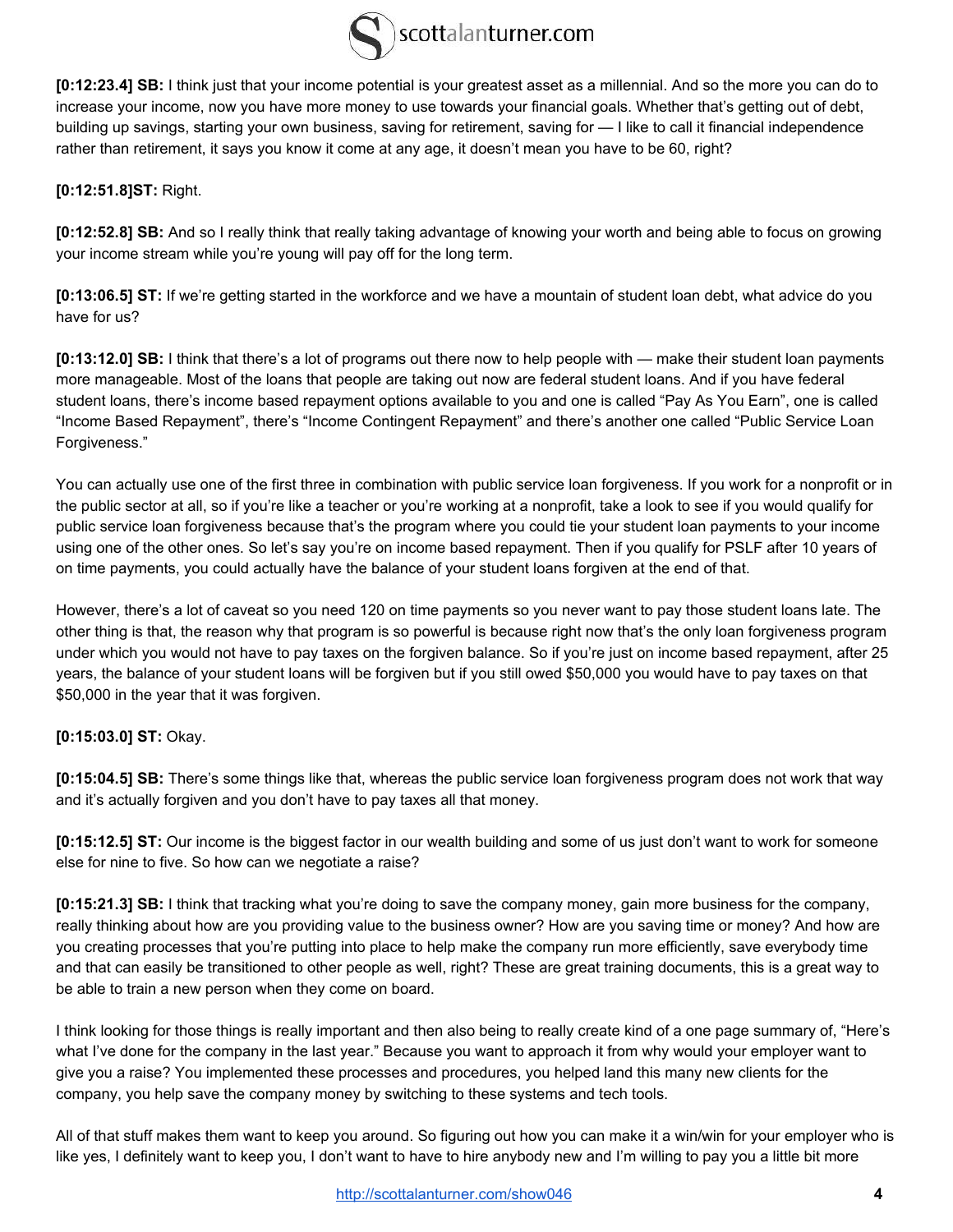

because of all the things you've done over the last year or a few years you've been at the company and really proved your worth.

**[0:16:57.5]ST:** If you've got a boss who is a scrooge and they say, "No," what should you do?

**[0:17:01.4] SB:** I think it's a great opportunity to look for other jobs, one of the best ways to increase your income is actually to switch employers. Because you might be — if you know like you're severely underpaid in your current role like if you've looked at Glassdoor.com or Payscale.com to kind of figure out what your position is, what the position is paying in your area and you know, "Wow, I'm really underpaid for this."

It might help to leave to go to a different position, you might start out at a much higher salary because it's just a new company that, and you're bringing all this skill sets with you and maybe that other company values those skills a lot more.

**[0:17:41.3] ST:** I've looked around your website, you do a lot of speaking opportunities on different topics. When you go out to speak to groups, what question do you get asked the most on personal finance?

**[0:17:49.7] SB:** So I speak a lot to advisers, college students, and then consumers. Each of those groups asks different questions but I think the thing that comes up a lot with just general Millennials are questions about your student loans and also, "How do I get started saving for retirement?" People kind of know, I know I should be doing something but I don't know, do I do it in my Roth IRA or my 401(k) or whatnot.

My first piece of advice is to take advantage of any company match that your employer offers on a retirement plan. You might have a 401(k) or 403(b) or a simple IRA and those are all through your employer. Some of those people might say, "Hey, if you put in 6%, we'll match 50% of that, we'll throw in 3%." Now f you only put in 3%, they're only putting in one and a half percent. You need to make sure you get the full company match.

So that would be, you contribute 6%, they contribute 3%. Some companies match dollar for dollar. They'll say, "If you put in 4%, we'll put in 4%," which is awesome because you're basically earning 100% on your money before you've even invested it. If you don't do that, you're leaving free money on the table and we don't have many chances in life for free money, so take advantage of it.

**[0:19:06.3]ST:** Exactly. Financial planners typically charge a percentage of assets managed for their compensation and you charge an initial fee and an ongoing monthly fee for your service, what's the response you've gotten from prospective clients on that?

**[0:19:20.7] SB:** Pretty good. You know I think that it's a really good alternative for a lot of people. I do manage assets for some of my clients and I'll charge a percentage to manage those assets but I don't just manage those assets if they don't want to do financial planning. All of my clients are financial planning clients, then about half of them choose to take me up on the investment management as well. That initial planning fee is really important because it shows that they have some skin in the game, that they're excited to work on their finances as well.

Then the monthly subscription has been nice because then they know, "Hey, this is another monthly bill that we have, just like our gym membership or our cell phone bill and we can work that into our monthly budget." Instead of having it come to the table with \$5,000 or \$10,000 for a financial plan and then having to implement that financial plan on our own, I really try to break it down so we do an upfront fee and we kind of break down the cost of planning throughout the year so that I can help with the implementation of that.

I can help connect them with a virtual CPA, I can help connect them to somebody for term life insurance. We can work together on reaching those goals and as you know, things tend to change a lot every six months or every few months with my clients and when you're a millennial right? You have different life changes that are happening and whatnot. I meet twice a year with my clients every six months we update their net worth, we do a check in meeting and that has been really helpful as well because sometimes people setup some things automatically and then they kind of forget about it, right?